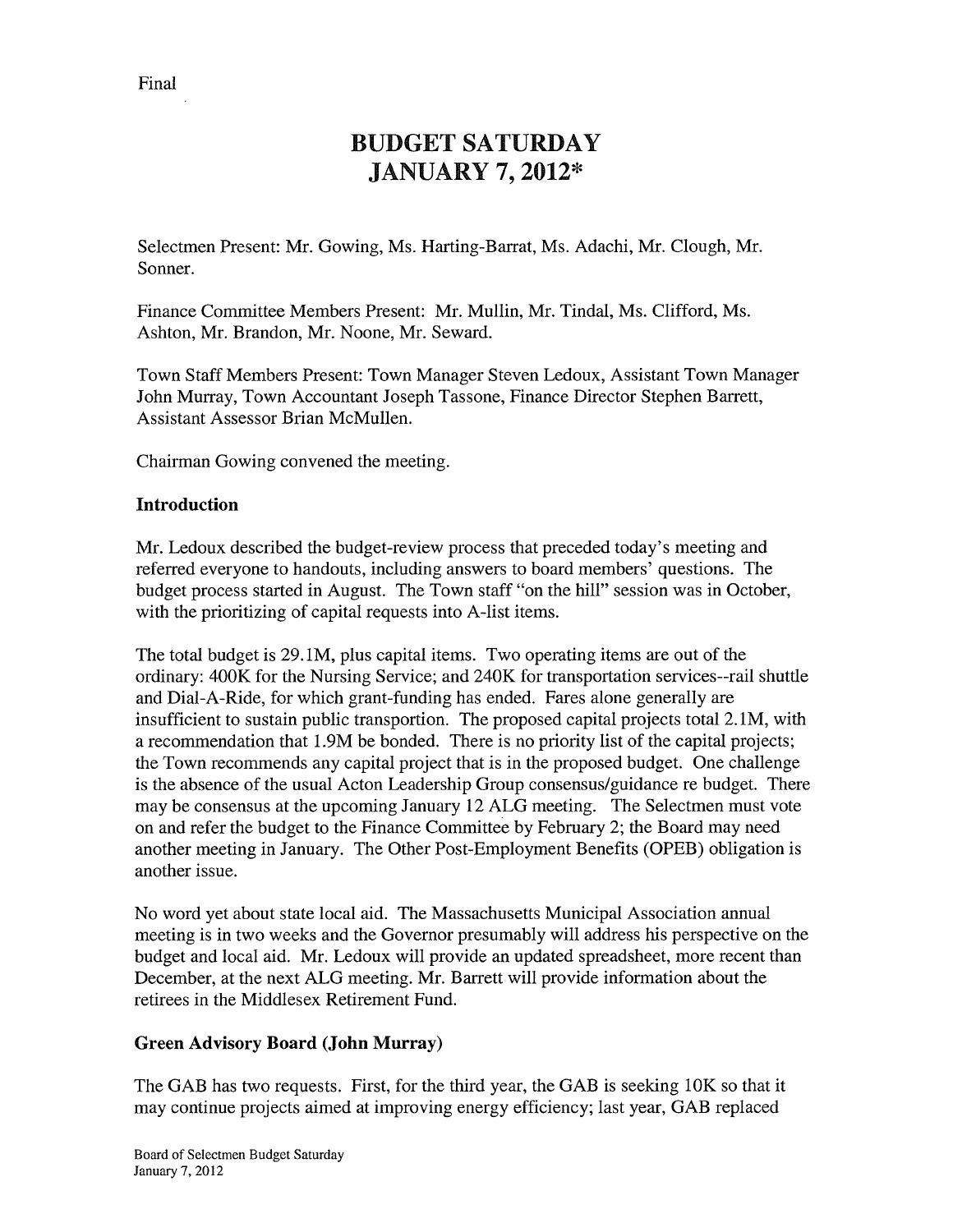existing lighting with more energy-efficient LED lights. Second, GAB is proposing an Energy Enterprise Fund for energy-efficiency purposes, contingent on Department of Revenue approval. The fund could accept rebates and other energy savings sums that then could be used for energy-efficiency projects such as the building studies already done on the Public Safety Facility and Town Hall. This would be a pilot program, so there has not yet been any outreach to MAGIC (Minuteman Advisory Group for Interlocal Coordination) regarding the light efficiency program. Mr. Murray noted that the Green Communities Act grant program has changed, with the state now seeking grants for specified purposes.

# Human Resources/Veteran Services (Marianne Fleckner, James MacRae)

Mr. Ledoux noted that based on population, Acton is required to have a veterans service officer or an officer shared with contiguous towns; neighboring towns were not interested. Mr. MacRae, who did two tours of duty in Iraq, hopes to improve outreach to veterans who may not know about the services. The state reimburses the cost of benefits via the cherry sheet.

Mr. MacRae explained what in the budget the state will reimburse and what the Town will end up paying. The biggest items are ordinary benefits such as rent/mortgage assistance, assistance with medical co-pays, fuel assistance. Veterans typically constitute about 10% of a town's population. Among the comments: future budgets should include information on who gets what benefits and how they qualify for them, the idea being that even if the benefits were state-mandated, the Town still should justify the spending; the Town initially had proposed a 20-hour officer, but the state required a full-time officer; Mr. MacRae should coordinate with other groups in town such as the Acton Housing Authority to assure the most efficient provision of services;WWII-era veterans are proud and not necessarily going to seek help, so the full-time hours should enable greater outreach.

Ms. Fleckner highlighted the major changes in the budget from FY12: advertising, employee recognition, professional services, medical services. Advertising has increased from 7K to 13K in anticipation of vacancies. There is a new employee recognition program, the STAR program, that recognizes long-term employees. Professional Services include the services of an assessment center, including for mandatory testing. Medical Services includes physicals required pre-employment, for workers' compensation returnees and Chapter <sup>11</sup> iF returnees (police, fire who do not get traditional workers' compensation).

Ms. Fleckner said she was not proposing an expansion of the senior work program, given that people interested in the program are put to work immediately. In response to a query about the proposed increase in the advertising budget without a corresponding increase in proposed hiring, Ms. Fleckner explained that the department currently is doing backfill; and the full-time employee count is not the same as individual employees. She said the Globe was the last resort for listing positions, due to the cost. She typically gets 80 responses to a posting. Mr. Ledoux noted that the response depend on the position being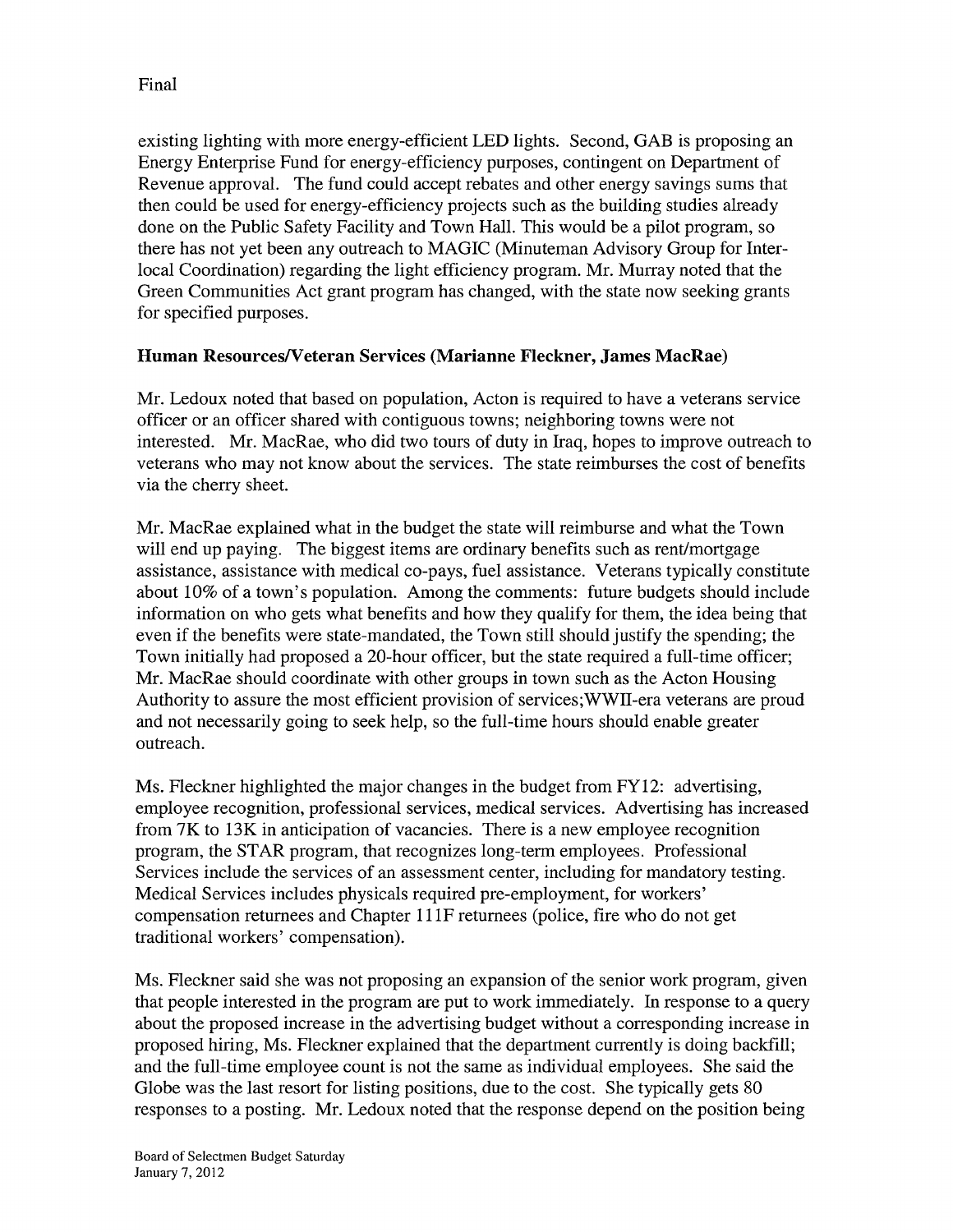filled. Ms. Fleckner explained that the Vendor expense covers applicant assessment, recruitment, etc. Applicants go through a drill, are evaluated by a panel on performance in a situation or on a written exam. The Town's hiring is competitive, and the Step <sup>1</sup> salary is on lower side relative to comparator communities.

In response to a query about Chapter <sup>11</sup> iF stop-loss insurance and the Town's lack of protection, Ms. Fleckner said the Town was self-insured and usually could negotiate down to a percentage of original bill. She recommends having three fiscal years for evaluation. Ms. Fleckner agreed that the Town could get quotes so FinComm could decide whether stop-loss coverage was worth it. Mr. Murray said he had found no one who would reinsure for Chapter 111F.

## Engineering/Highway (Corey York, Russ Robinson)

Engineering Director Corey York noted that aside from gas/diesel, most items were up no more than 3%. The gas/diesel and repair/maintenance budgets cover all Town vehicles, exclude Schools vehicles. The Transfer Station budget includes the cost of an inspector and other requirements of the Department of Environmental Protection. There are 5 capital requests for replacement vehicles that are in bad shape.

Gas/diesel purchases are part of a state contract, linked to pricing index. The fluctuation in the paving budget is due to the previous budget cut and need to restore the budget to what it should be; the budget should be higher. Mr. Barrett pointed to the memo explaining the paving budget, with the assumption of a 25-year life stretching out to 40 years. There was a comment that under-funding road maintenance might give rise to problems later.

Mr. York confirmed that the budget did not reflect additional work that he and other Town employees had done, for example, on the train station. The budget includes sidewalk-related work in various locations: working with property owners, addressing design issues, securing easements. Highway has some funds for repairs. Mr. Robinson explained that the tree-cutter takes down trees and also serves as a mulcher.

The one recommended capital request is the overhaul of the drainage system in the Quarry Road/Main Street area, which has been on the list for a while. The system is not sized for the area it serves. The developer of the new development in that area is contributing 84K, will reduce the 273K request.

Mr. York has been speaking with vendors about the proposed replacement parking meters for the train station lot. The MBTA has agreed to reserve space under a canopy for multi space meters, and to add the meters as the station work is completed. This does not involve Chapter 90 funds, which are being used for road maintenance.

[break]

Final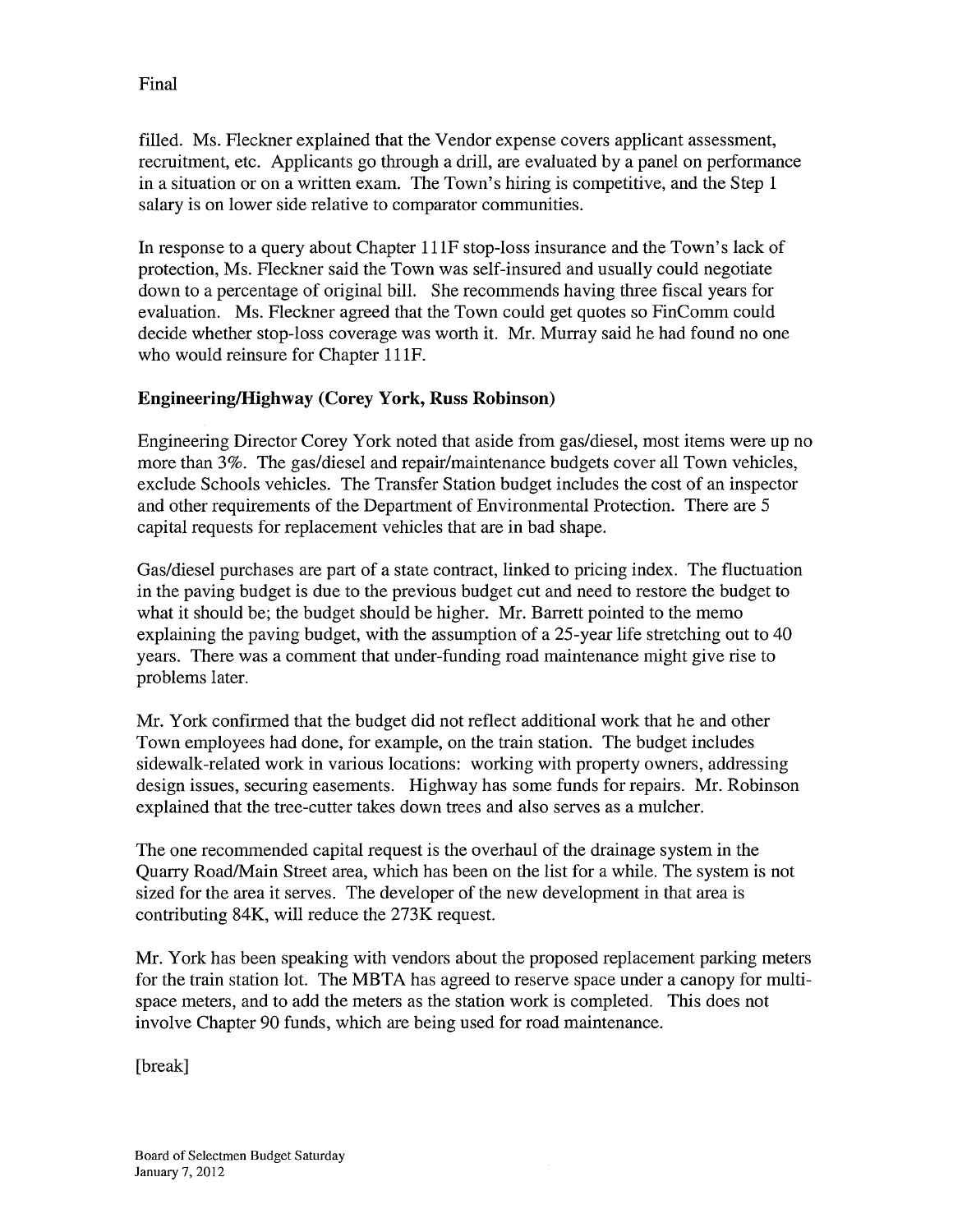## Council on Aging (Sharon Mercurio)

The COA is proposing a level service budget, which involves a 3+% increase. There is a capital request of 140K for the design of a new senior center. Senior citizens now constitute 16.7% of the Town's population. The design proposal will be presented to the Selectmen next week; the material is online.

The center is well used in the morning and early afternoon; there is insufficient space in the morning. Among the comments pertaining to utilization and expenses: a community center would provide more users later in the day; there needs to be consensus on the need and design so that residents are willing to provide funding for the construction and the Town does not repeat what happened with the North Acton fire station, which was designed but not built; Acton 2020 participants gave high ratings to the center's activities but low priority to paying for a new center; move some morning activities to another venue, or create satellite locations such as the Windsor Building to reduce crowding at less expense than building new; determine the extent of interest among young seniors from age 59; explore private funding options, memberships, as Concord has done with the Beebe Center; increase use of e-mail for newsletters; explore regionalization. Ms. Mercurio and others noted the advantages of having one central location, and of the proposed site for the new center near NARA, in an area of activity.

# Fire (retired Chief Robert Craig)

Mr. Ledoux said that Chief Craig will stay on until the Town hires a new chief.

The increases in the budget are due principally to wage increases, including in overtime, due to collective bargaining. The increases in the ambulance enterprise fund are due to step increases, not additional hires. Chief Craig said that sending an ambulance without a fire truck, or vice versa, is not feasible; sending an ambulance and fire truck together helps to ensure that sufficient personnel will available to address the situation, for example, to move a medical-call person down stairs, etc. If the Town were to share the Jaws of Life with another town, he would worry about delay if Acton needed the equipment but it was unavailable.

The Town probably will need another ambulance in the 2-5-year timeframe due to demographic changes and the fact that when one ambulance is out for servicing for a week, the Town is not getting the revenue.

## Police (Chief Frank Widmayer)

Chief Widmayer presented a level-funded budget, as he has for the past two years. The department has stopped crosswalk enforcement and child safety seat installation; traffic details are down, there are no motorcycle or bicycle patrols, and no West Acton foot patrols. The department is down 15 in the patrol division; the hiring process takes 15 months from beginning to end, including training at the academy and on the job. In the meantime, he is paying overtime to existing officers but with reduced coverage, which is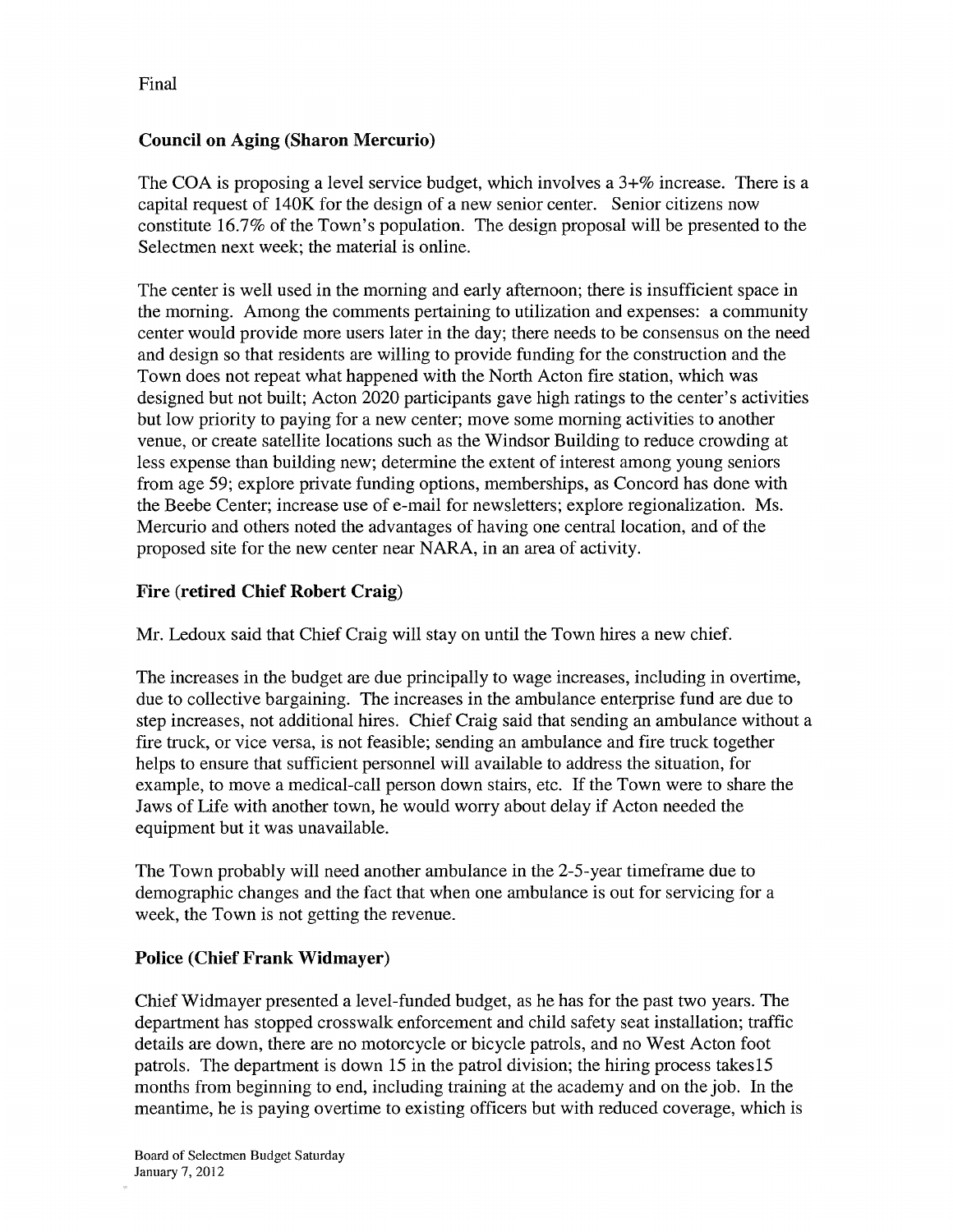a safety issue. The recommended number of officers is 2 per 1,000 people, or 44 for Acton's 22K population; Acton currently has 32. Crime has increased—drugs, property crimes--as have suicides and attempted suicides (17 attempts, 2 suicides, 7/2011 - 11/2011) and domestic violence (250 incidents per year) due to the economic atmosphere. Chief Widmayer would like to be able to hire more officers; adding an officer would be 56K. A number of people expressed concern about the ongoing inadequacy of resources for the department to do its job.

## West Acton Library (Jennifer Friedman)

Ms. Friedman proposed a level-service budget covering her salary and books. The library has just under 10K for museum passes, books, etc. from the library Auxiliary and Friends of the library. The library has been using the Windsor Building in its current state for book sales and plans to continue doing so. She would like use the space for storyteller events, too there if it rains. The Farmers' Market has increased the traffic, number of regular users, use of the library's electricity, bathrooms, etc. and the need for her to assure staffing on Sunday if she cannot be present. The library does not have a book swapping arrangement with Memorial Library; it does not participate in the Minuteman library system but arranges for inter-library loans via Memorial Library.

## Planning/Zoning Board of Appeals (Roland Barti)

The Planning Department has 3.5 FTEs and provides staff support to several boards and projects: the Assabet River Rail Trail 25% design submission (construction 2016-2020); the Bruce Freeman Rail Trail design (construction 2020-2025); Caouette remediation (excavation completed, backfill next week); the CPC, which requires support for the annual project proposals and grants, including the annual recapture of any funds left over from grants in prior years; the Acton 2020 Committee, whose final master plan will be before Town Meeting in April, and, if approved, will proceed to the implementation phase. Subdivision permitting has been quiet. Notable special permits include those for the TD Bank and Spruce Corner projects. The Zoning Enforcement Officer reviewed 388 building permits. Some annual funding comes from the Community Preservation Fund for the cost of staff support to the Community Preservation Committee.

The group discussed the apparent need for more staffing, which Mr. Barti is not recommending, and expressed concern about what impact the insufficient staffing might be having. Mr. Bartl said that some funding opportunities had come and gone. The enactment of the CLURPA (Comprehensive Land Use Reform and Partnerships Act) zoning reform bill would not have any impact on staffing needs.

## Special Presentation: Other Post-Employment Benefits (Steve Noone, Pat Clifford)

FinComm is recommending that the Town set up a trust begin to set aside funds for OPEB, starting with 500K for FY13. FASB (Financial Accounting Standards Board) some time ago established the need to keep track of the obligations, if not to fund. It is a real obligation and currently unfunded: 47M for Town/Acton Schools, 44M for Regional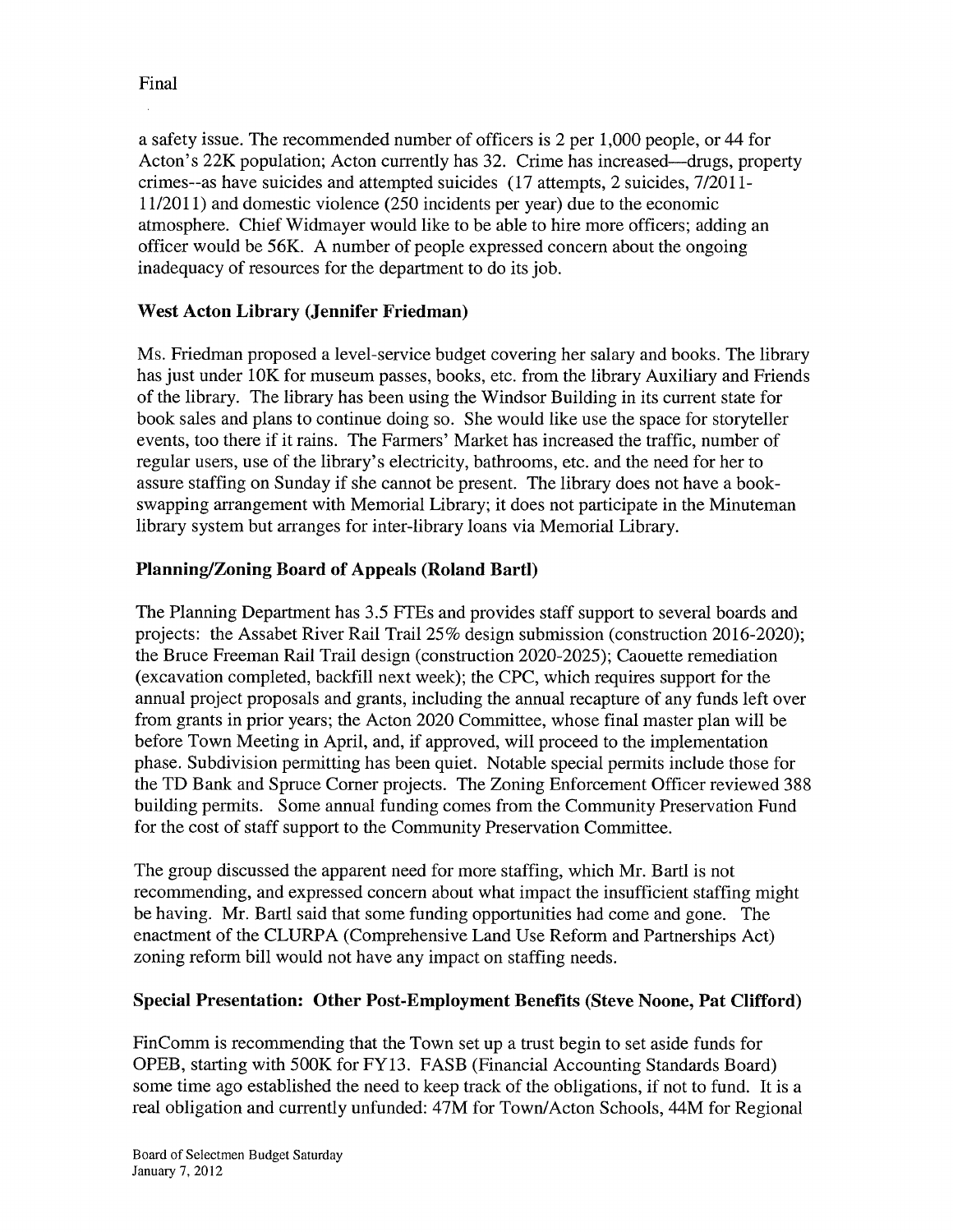District. Segal, actuaries, has calculated the amount. Even without the inflation assumptions, the Town's liability is at least 30 million, which the Town does not have. The liability could hurt the Town's ability to borrow if potential bond purchasers become aware of it. The obligation will not improve over time. The Town needs to set up a trust just for employee benefits, and have exit strategy in case conditions change over time.

The presentations today have been about things the Town needs to do with Town funds. But it is not good if the Town uses reserves for operating expenses without addressing the OPEB issue. The FASB disclosure requirement is the shot across the bow, with enforcement likely to be next. There is a citizens' petition recommending funding of over 2M.

Up to now, the Town has paid for the current OPEB obligation on a pay-as-you-go basis without any set-aside to cover future payments. If the pay-as-you-go approach continues, the concern is that the annual obligation will consume an increasing portion of the annual budget and could reach the point of squeezing out other services.

The group discussed the calculation of the liability, appropriate level of funding, and how much Town Meeting would understand or care about the long-term issue. Among the comments: the liability has existed for decades and the sky has not fallen; residents will more easily understand the need to fund the amount that the Town will use this year; the annual cost on the Town side is 3M, so the Town should be setting that aside; the Town should organize a working group to address a long-term plan; Acton is one of only 20 towns out of 351 statewide that are dealing with the OPEB issue at all and can afford to do so, but municipalities of less means will have to wait for the state to step in; the state has its own OPEB liability of 13 billion. Mr. Murray said that Town Counsel will be providing more guidance to the Selectmen and FinComm about the Town's options; the Health Insurance Trust surplus may not be used to fund OPEB. Mr. Ledoux said the budget currently does not assume any savings that might result from the ongoing informal discussions among employee representatives of possible health insurance plan design changes; Mr. Ledoux and Don Aicardi, the Financial Director on the schools side, have discussed possibly putting such savings into an OPEB trust.

[lunch break]

# Memorial Library (Marcia Rich)

Ms. Rich described the demand and need for library materials. E-readers are among the items in great demand but some e-readers come with licensing limitations that preclude downloading in the library; Sony readers allow in-library downloads. The library will be doing long-range planning. Parking and traffic can be an issue, with related concerns about safety, especially for kids. The library meeting rooms are very busy on weeknights for Town board meetings and the like, with 600-700 weeknight meetings total.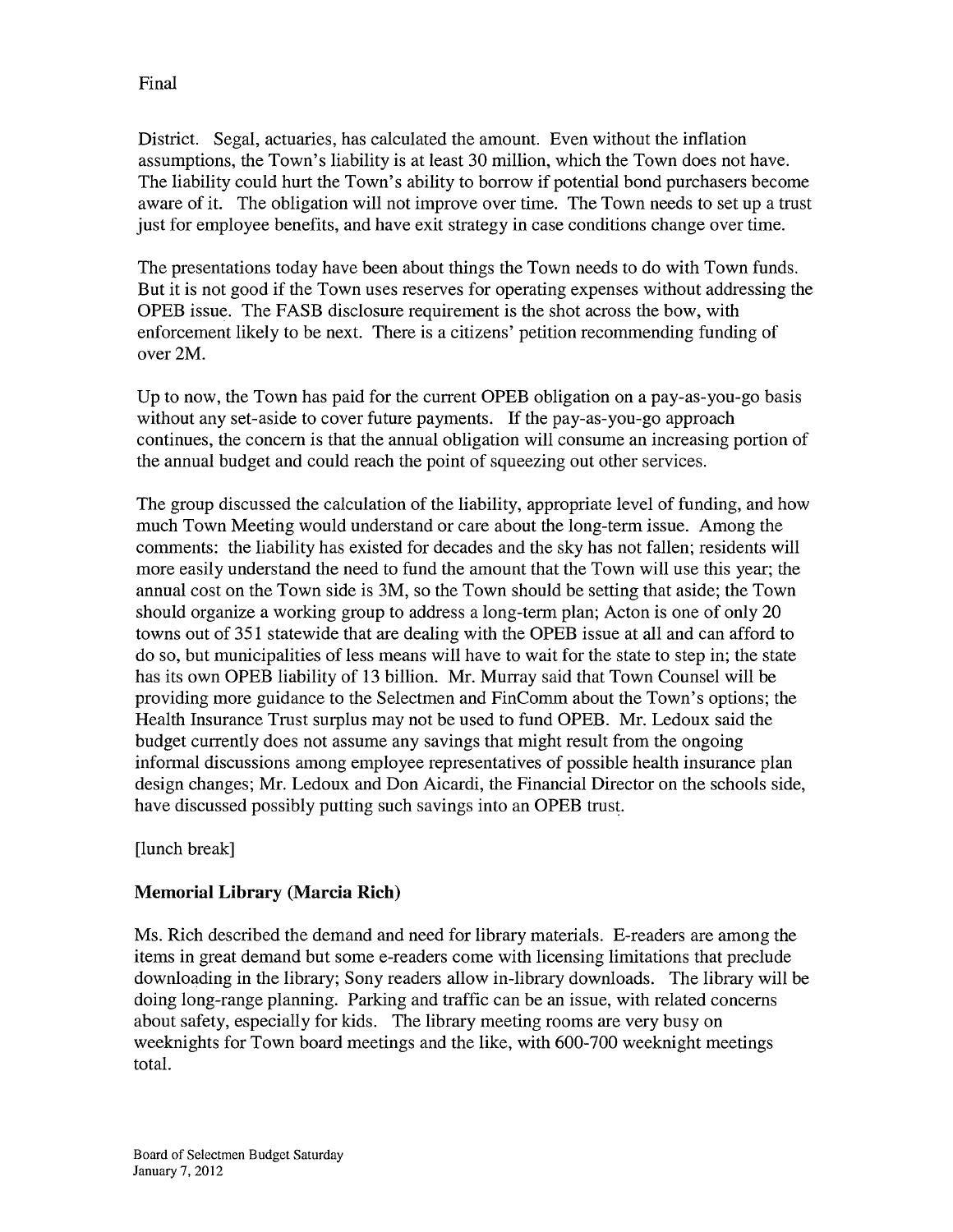# Town Manager Budget (Steven Ledoux, John Murray)

The Manager's budget is down 4.1%, salaries down slightly due to clerical transition to Human Resources. Purchases are down 4.5 % due to the reduction of Town Counsel line item; the agreement with Town Counsel provides for a 3% discount after the first 300K, 5% discount after 500K. There has been no new litigation. The Manager has not yet done benchmarking studies comparing the Town's legal costs with those of other towns. Professional services are up; the category is a catchall for a range of services, for example, land-acquisition services such as appraisals, conservation-restriction-related services as for the Caouette and Groener parcels, environmental evaluations, consultant evaluation of Town's use options if it acquired Quail Ridge.

The capital items include the proposed creation of a Land Use Department to further the goal of permit-streamlining while also overhauling the north wing of Town Hall. The space would include a glass-surrounded conference room that would admit more light in a confined space and also be available for night meetings, with the rest of the building closed off. Other towns have a counter where all permitting is done. Ms. Fleckner, who visited communities with land-use departments, said that the Town needs an automation change in addition to the physical change; that is, a permit-tracking system that will relieve a customer/resident of having to go from office to office to complete the permitting process. The Town has posted a GIS coordinator position and is working on the scanning/digitization of files. Information Technology Director Mark Hald said the scanning has been ongoing for 5-6 years; but by law, the Town must retain certain original documents with original signatures, so the need for paper storage never will disappear. The renovation would start January 2013, the improved permit-tracking and GIS service before then. Municipal Properties Director Dean Charter is doing research on possible temporary office space during the renovation.

Among the comments: renovation of a historic building requires expensive adherence to historically correct standards, the Town should not put money into a re-design that could end up bulldozed, and it is time to think about creating office space elsewhere, even leased, and moving out functions that do not require interacting with the public; this is the biggest capital item in the budget and it is not supported financially; why is the Town considering a 600K renovation without knowing how it will work?

## Emergency Management, Celebrations (John Murray)

The Town is proposing multi-purpose bonds, but to delay until after July for savings of 230K in interest. The bonding article will be available immediately after bond approved.

Emergency Management. The Emergency Management Building dates back to 1920 and needs work. Mr. Ledoux and Mr. Murray have discussed creating an employee health center in the building to generate cash-flow.

The proposal for emergency traffic lights is due to the concern that in a storm-related outage, the Town will be a lower priority where FEMA, MEMA and the utilities are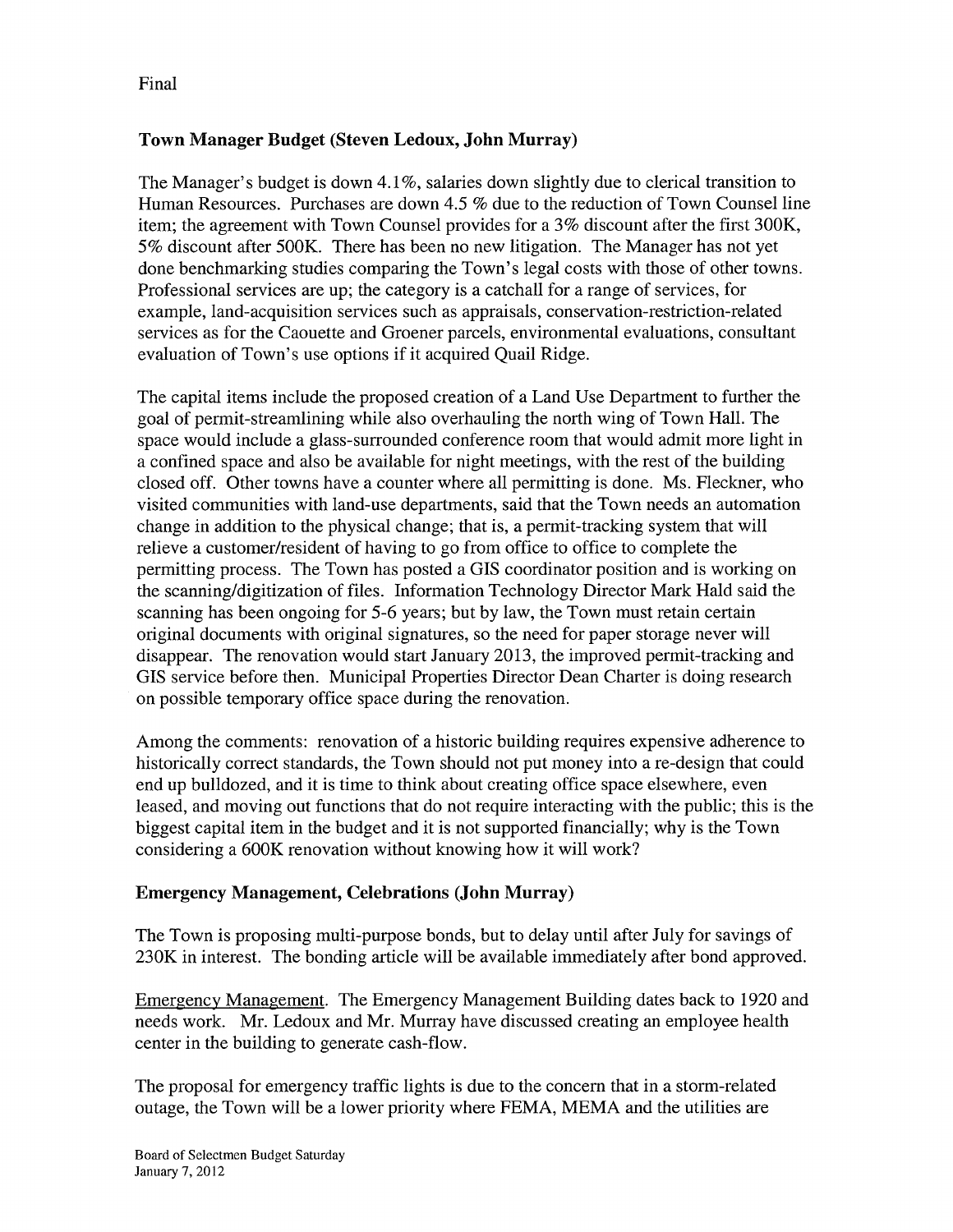concerned; residents will be out and about before the Town can do repairs or take other action; the Police Department will not place a police officer at an intersection with nonworking traffic controls due to insufficient personal and safety concerns. The emergency lights would be for intersections where 3 emergency lights would work, such as Kelley's Corner.

Celebrations. The Town has reduced the budget, which in the coming year will cover Patriots Day, Memorial Day, July  $4<sup>th</sup>$  and Veterans Day; the Town formerly did more. The number of celebrations is up to the Selectmen.

# Municipal Properties (Dean Charter)

Mr. Charter responded to questions, including some raised earlier in day.

Tree-clearing. If a private tree falls into a public road, the Town is obligated to open up the road. If the Town is able to leave the tree on the side of the road, the disposal of the tree is up to the homeowner. If there is no place to put the tree, sometimes it is easier for the Town to dispose of the tree.

Windsor as satellite senior center. The area has 75 public parking spots, but senior center customers would want to be close to the building, so it probably would not work as a senior center location. The ground floor also has limits as to use.

Piper Lane/Road house. The Town received one qualifying bid, which the Selectmen signed off on; closing probably will be within 45 days.

Town clock repair. Eligible for CPA funding, and the Town has filed an proposal with the CPC for CPA funding of the clock repair and the proposal to make 468 Main accessible.

Morrison Farm house. The developer who agreed to work in the house as part of a settlement refused to enter unless the Town de-leaded the house. The Town did a historical replacement of all windows. Mr. Ledoux said the developer has started work on the house, has replaced the roof and should finish in May. Comment: why has the Town spent 150K on a house that it cannot use?

## Natural Resources/Cemetery/Recreation (Tom Tidman, Cathy Fochtman)

Capital items include a replacement dump truck and renovation of Goward Playground, which is the playground that parents mention most often. Even among playgrounds, Goward is a top priority for the Recreation Department; Gardner Playground in West Acton and the playground at Jones Field also are old, but Goward has serious structural issues. Recreation has not yet considered taking down the equipment. Friends of Goward Playground are raising funds to cover a portion of the renovation cost.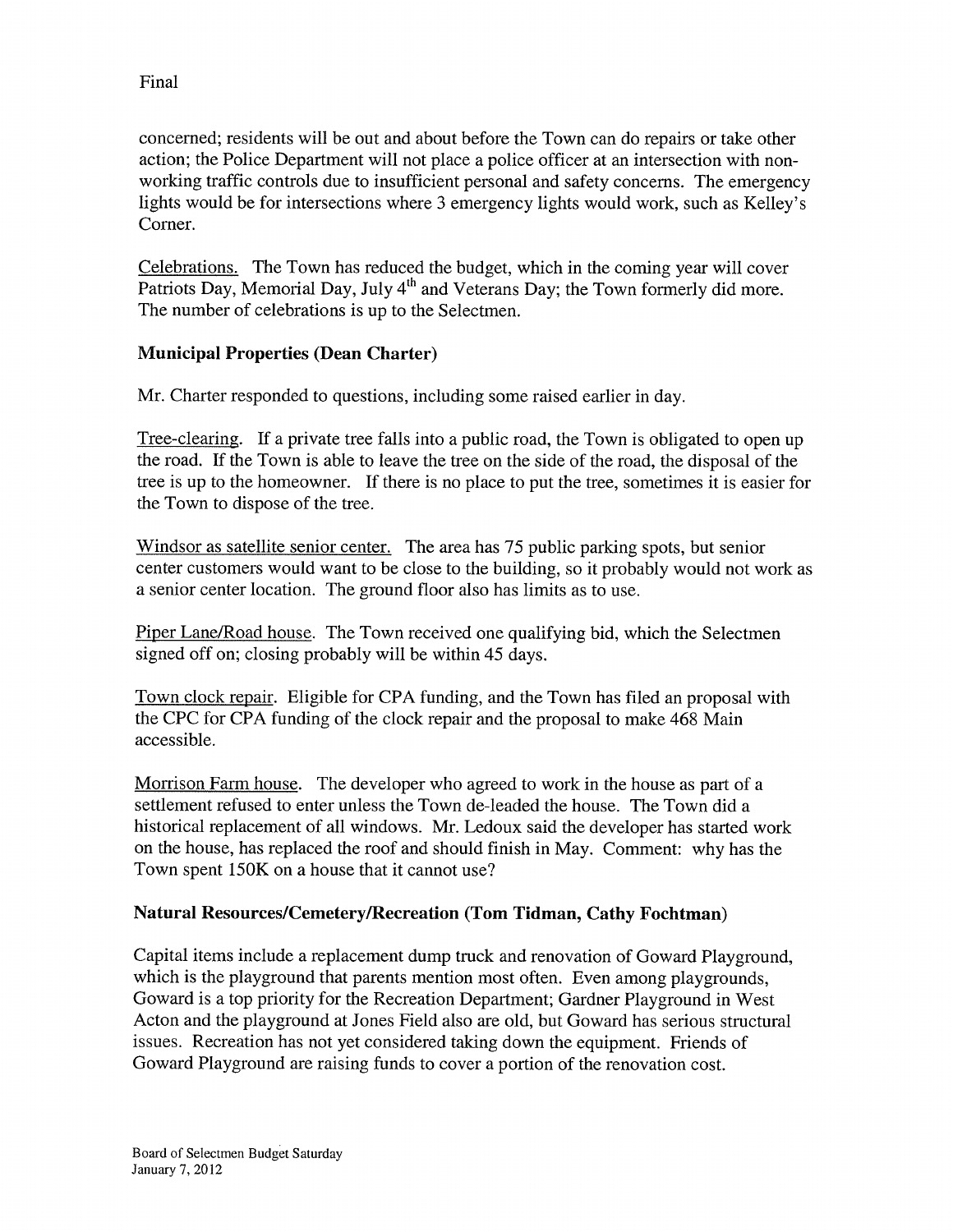The picnic pavilion at NARA has been designed but the project is on hold, pending amendment of the Community Preservation Act to allow the project to move forward.

Morrison Farm. Natural Resources and Recreation will maintain the gardens, Municipal Properties will mow, etc.

# Information Technology (Mark Hald)

Mr. Hald said that earlier presentations already had covered much of what he was going to address. The 55% increase in the salary line on page 28 is due to an impending hire; he could use more staff. Emergency equipment includes the AM-band system, among other things; IT is working with ActonTV on the feasibility of sharing emergency broadcast capacity with other towns.

# Building Department (Frank Ramsbottom)

There are some changes in salary lines related to revolving fund allocation but no other changes of note. The department has all new vehicles. The department has issued 890+ permits, including sheet metal permits. Only 50 permits for new construction, including TD Bank. People are not thrilled with the fee increase but they also know costs are increasing all round. The impact of the "stretch code" has been like the impact of any new code in that builders do not necessarily know about the changes and the department still must do inspections; the "stretch code" simply took the building requirements to another level and involved another person, a herz rater.

## Health/Nursing Service/Transportation (Doug Halley, Heather Hurley)

Mr. Halley reported on the Health Department and transportation services, and Ms. Hurley on the Nursing Service.

Nursing Service. Some of the Nursing Service increase is due to the state's cutting of the immunization program. The immunizations are among the public health services the Town is required by law to provide; the Nursing Service provides immunizations in assisted living complexes and at Town Hall. The number of patients is down from last year, although the number in previous years has been stable; the Nursing Service can make money if more Medicare patients are in the mix. Among the issues that the group discussed were the continuing loss of money, lack of a business plan or marketing plan, whether the operation was stable but growing or in decline, the risk if the Town stopped serving Medicare patients. Mr. Barrett said he would circulate a profit/loss statement to all.

Transportation Services. Mr. Ledoux explained that no further grants were available for the transportation services, so cash flow issues have developed. Mr. Halley, who is knowledgeable about grant issues, is part of the "tiger team" to come up with possible solutions. Mr. Ledoux added that one option might be to divert a portion of the MBTA allocation to transportation; another is the pending bill to authorize the use of train station